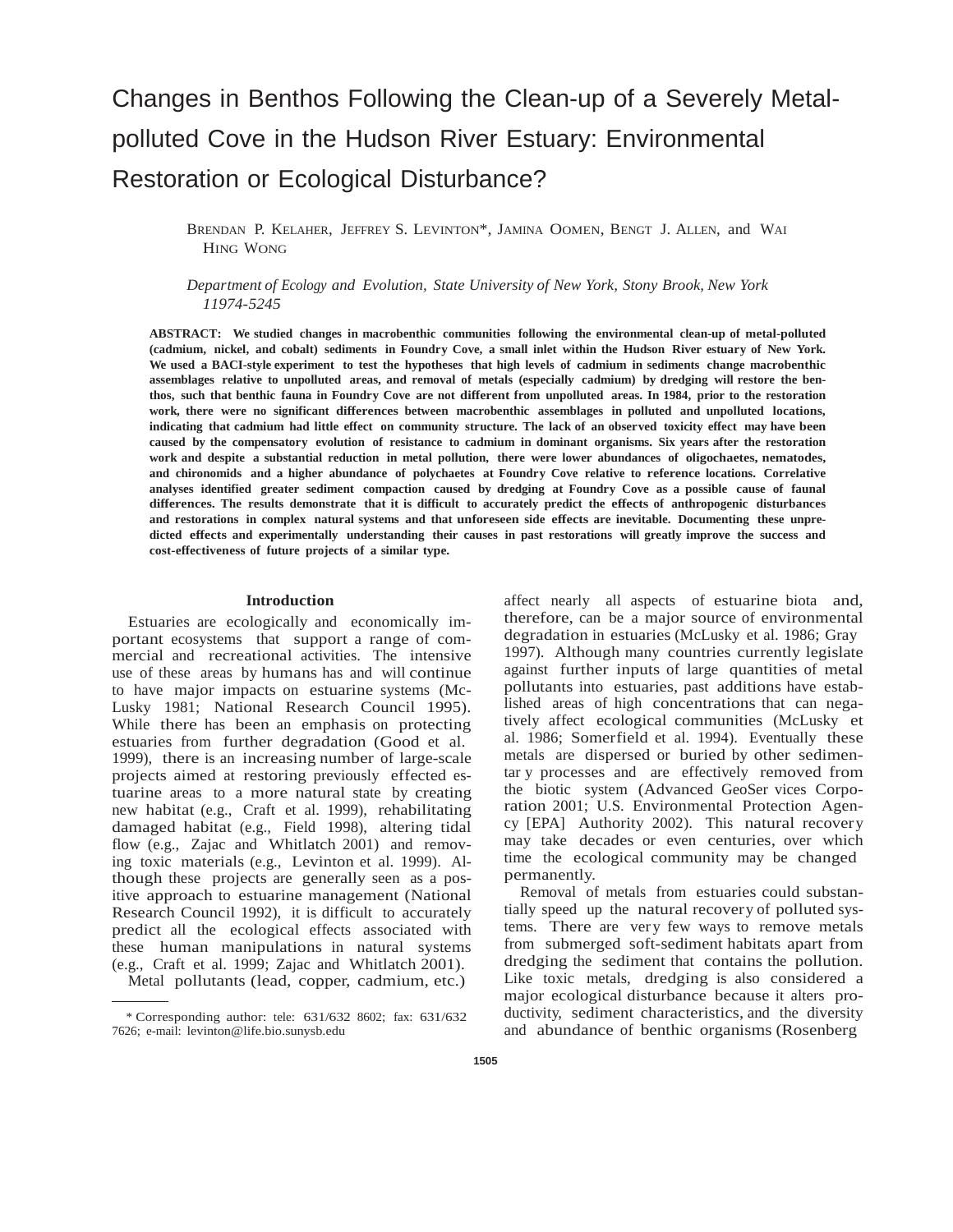1977; Desprez 2000; Lewis et al. 2001). Managers of polluted estuaries are left with a conundrum when deciding the best course of action for dealing with toxic pollution in soft-sediment habitats. Such decisions will continue to remain difficult until there is good information on the effects of each of these environmental disturbances (pollution and dredging) and their interactions in a restoration context.

This manuscript focuses on the environmental clean-up of Foundry Cove, which was one of the most metal-polluted areas in the Hudson River system of New York. Foundry Cove was severely polluted by industrial waste discharged from a nearby factor y that manufactured nickel-cadmium batteries from 1953 to 1979. The discharge included concentrated nickel and cadmium solutions, as well as cobalt, which was used as a stabilizer and discharged into the cove for a short period (Kneip and Hazen 1979). Since the concentrations of these metals are strongly correlated (Pearson's  $r$  0.962, n 31, Klerks 1987), we will focus on c 31, Klerks 1987), we will focus on cadmium, which is environmentally the most toxic (Klerks and Weis 1987; Savolainen 1995).

In total, 179 MT of cadmium was released into the environment, of which 53 MT was discharged directly into Foundry Cove and the rest into the main channel of the Hudson River (Resource Engineering 1983). The levels of cadmium in Foundry Cove sediments were extremely high, with much of the cove having concentrations in excess of 10,000 ppm (Knutson et al. 1987). Because cadmium is toxic to fish (Hansen et al. 2002), mammals (Szefer et al. 2002), and benthic invertebrates (Ahn et al. 1995; Hansen et al. 1996), it was expected that this extreme level of pollution would have serious and lasting effects on benthic community structure.

Qualitative comparisons in 1984, showed surprising similarity in richness and abundance of benthic fauna in Foundry Cove compared to a near by unpolluted cove (Klerks and Levinton 1989a). Physiological investigations demonstrated that the high metal concentrations in the sediments were exerting toxic effects on the two major dominant groups of benthos, tubificid oligochaetes, and lar val chironomid flies (Klerks and Levinton 1989b). In the case of tubificids, strong natural selection had caused rapid evolution of resistance to metals (Klerks and Levinton 1989b). If this evolutionary effect was per vasive throughout the community, then the similarity of benthic assemblages between the coves involved compensator y evolutionar y change in resistance to metals in the Foundry Cove benthos, which may have forestalled major community reorganization owing to metal toxicity.

A lawsuit to force compliance with the U.S. Clean Water Act resulted in the removal of about 10% of the metals in 1972–1973, after which cadmium concentrations were still consistently greater than 10,000 ppm (Knutson et al. 1987). The cove remained badly polluted until a clean-up operation under the direction of the EPA Superfund project was completed in 1995. To remove metals from the badly polluted marsh, the area was completely dredged, a plastic membrane installed, clean fill added, and the marsh replanted. To remove the pollution from the open cove, the upper 30 cm of sediment were dredged and taken by rail to a landfill, with no replacement of sediment. The total cost of the project was in estimated to be 91 million U.S. dollars (EPA Record of Decision R02-89/97).

Using a BACI-style experimental design (see Under wood 1994 for review), we investigated the effects of metal pollution and its subsequent cleanup on the benthic community structure at Foundry Cove. We focused on macrofauna because they are important components of estuarine ecosystems (McLusky 1981; Levinton 1994) and are often sensitive to environmental disturbances (e.g., Rosenberg 1977; Olsgard and Gray 1995). Sedimentdwelling macrofauna are an important link in the trophic transfer of metals to commercially and recreationally important species of fish and crabs (Wallace et al. 1998; Rouleau et al. 2001). We tested the two hypotheses that the structure of benthic communities will differ between polluted and unpolluted coves prior to the clean-up, and removal of metal-rich sediments will restore the benthos, such that macrofaunal assemblages in Foundry Cove are not different from unpolluted areas. To gain insight into factors responsible for changes in the benthos, we tested for associations between macrofauna and environmental variables (concentration of metals, sediment, and organic matter characteristics) that are considered important determinants of community structure in soft-sediment habitats (see Snelgrove and Butman 1994 for review).

## **Materials and Methods**

## STUDY SITES

Foundry Cove is a tidal freshwater bay-marsh system approximately 87 km upriver of the mouth (The Batter y, New York City) of the Hudson River (Fig. 1). It has a maximal tidal range of about 1.3 m and salinity varies from 0–6 ppt. Two relatively unpolluted bays, North and South Cove, were used as reference locations in this study. South Cove is located several kilometers downstream of Foundr y Cove and had concentrations of cadmium less than 10 ppm prior to the restoration (Klerks 1987).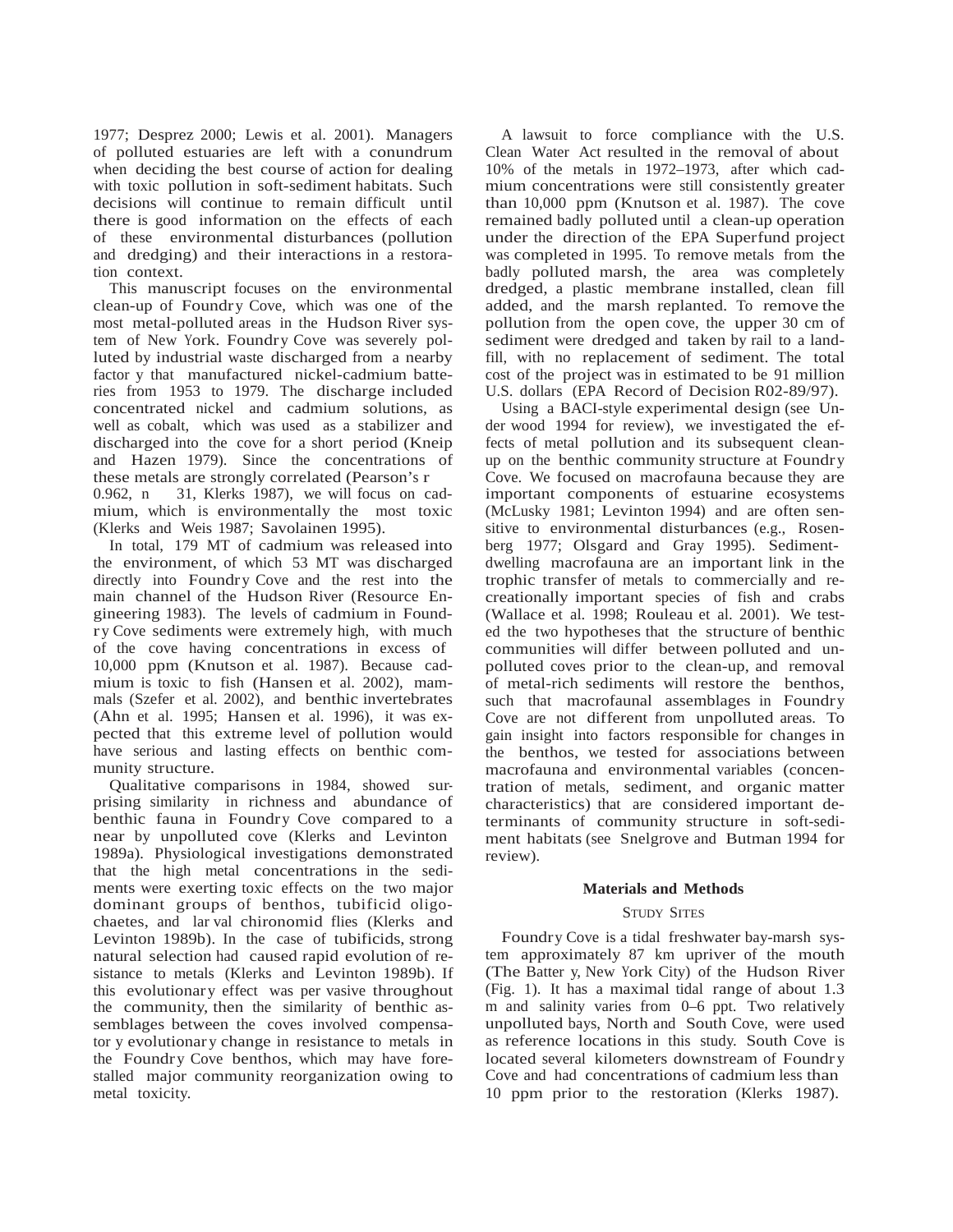

Fig. 1. Location of Foundry Cove relative to New York City and the reference coves.

Foundry and South Coves are separated by an extensive marsh system, which is currently a designated Audubon sanctuary (Fig. 1). North Cove is located several kilometers upstream of Foundry Cove. It is much smaller than the other two coves and is mostly surrounded by houses and playing fields, rather than extensive marshland. All coves are partially separated from the main body of the Hudson River by a railway trestle. For each cove, tidal flow to the open Hudson River is restricted to a small channel (Fig. 1). Each cove is almost completely flushed each tidal cycle by water from the main body of the Hudson River. It is likely salinity and water temperature were relatively similar in the different coves, although this was not quantified.

## BENTHIC SAMPLING DESIGN

To investigate the effects of removing metal-rich sediments on benthic communities, sampling was done before and after the restoration work. Prior to the restoration, two polluted locations in Foundry Cove were sampled and compared to a reference location in South Cove (Klerks and Levinton 1989a). The concentration of metals in the sediments varied between the locations in Foundry Cove, with one having much higher concentrations than the other  $(FC_H \t 10,000 \text{ ppm} \text{ Cd and } FC_L$ 500 ppm Cd). Each location was sampled in June, August, October, and December of 1984. At each time of sampling and in each location, three sites

were haphazardly selected about 10 m apart. In each site, 5 replicate cores (6.67 cm in diameter 5 cm deep, 175 cm<sup>3</sup>) were collected.

Each core was washed in a 500 m sieve and the material retained was preserved in a 7% formalin solution. As well as macrofauna, the largest members of meiofuanal populations (e.g., nematodes, copepods etc.) were also retained using this mesh size. These smaller organisms were quantified and incorporated into analyses. It was understood that differences detected using this mesh size might not accurately represent changes in total abundance of meiofaunal taxa, but rather changes in abundances of the largest members of their populations. Locations were sampled again after the restoration using similar methods in May, August, October, and December of 2001.

Although the experimental design described above has adequate temporal replication, the lack of spatial replication at the level of locations can make interpretations difficult (Underwood 1994). To address this, spatial replication was increased in August and October of 2001 to include an extra location in South Cove and two extra locations in North Cove. At these times of sampling, the number of sites was increased from three to four to improve the power of tests of higher-level effects.

In the laboratory, the material from each sieved core was carefully sorted and macrofauna identified with a binocular microscope ( 16 magnification). In total, 30 taxa were found from 10 different Phyla (see Klerks 1987). The taxonomic resolution for the study was determined by the data collected in 1984 and was usually broader than species level. For soft-sediment macrofauna, it has been well established that the effects of anthropogenic disturbances can be reliably detected using higher-level taxa (War wick 1988; Somerfield and Clarke 1995; Chapman 1998).

## MEASUREMENT OF ENVIRONMENTAL VARIABLES

In October 2001, sediment was collected to evaluate the effects of restoration on levels of metal pollution and sediment characteristics and to test the hypotheses that these environmental variables (see below) influence benthic community structure. For these analyses, two extra cores (6.67 cm in diameter 5 cm deep, 175 cm<sup>3</sup>) were collected from each site used in the benthic sampling and frozen at 80 C.

Prior to analysis of sediment, cores were thawed and homogenized. To determine concentrations of metals, a sub-sample of each core was oven dried for about 48 h at 60 C. For each core, approximately 1 g of sediment was digested using repeated additions of nitric acid  $(HNO<sub>3</sub>)$  and hydrogen peroxide  $(H_2O_2)$ . Cadmium and nickel concentrations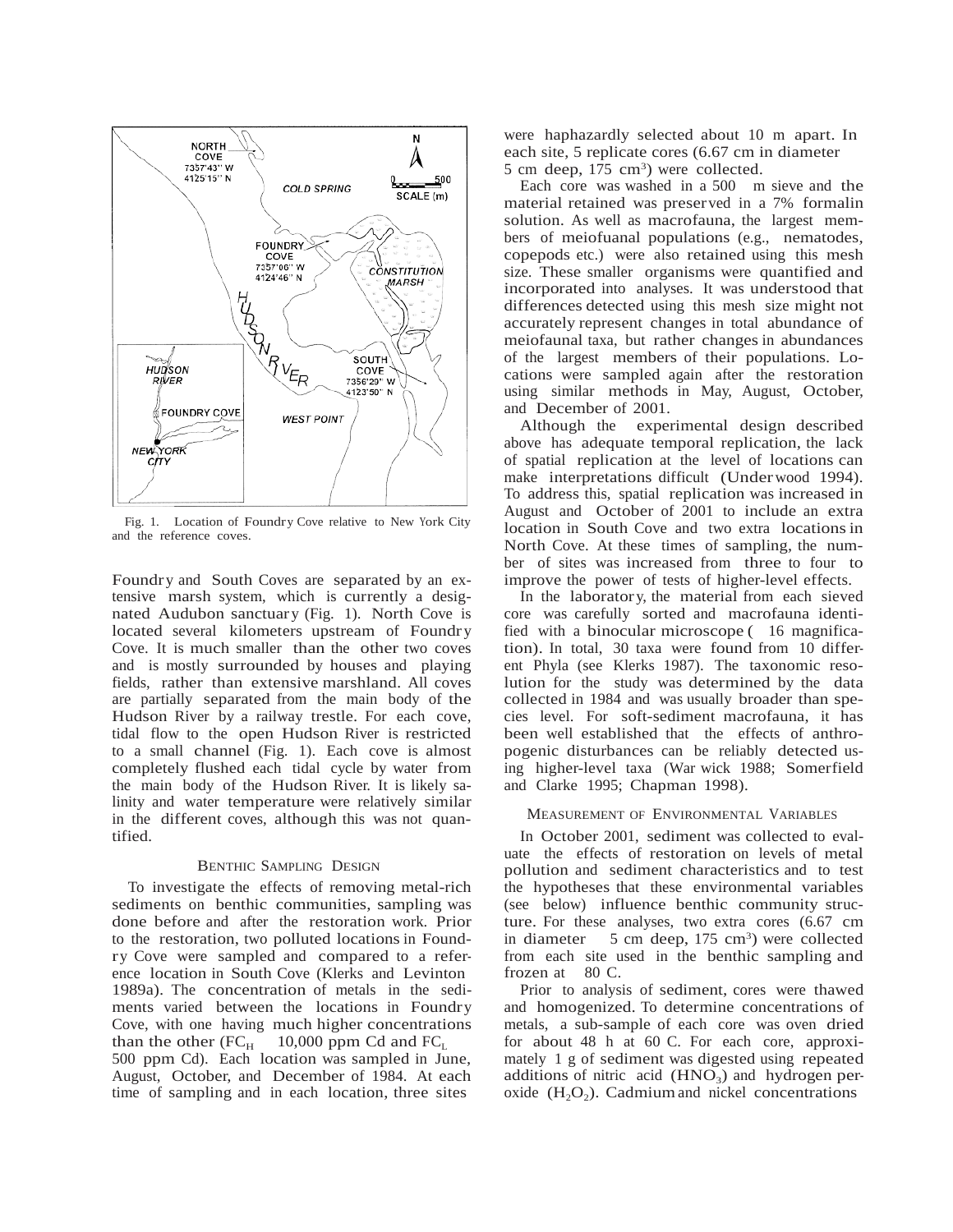in the digested sediment were then measured with graphite furnace atomic absorption spectophotometr y (see Rivera-Duarte et al. 1999 for methods). To establish the amount of fine particles(silt/clay

63 m) in the sediment, approximately 50 g (dry weight) of each core was oven-dried at 80 C for 72 h, cooled in a desiccator, and weighed. Each sample was carefully washed on a 63 micron sieve and the remaining material dried (at 80 C), cooled, and weighed (as above). The proportion of fine particles was calculated by subtracting the amount retained on the sieve from the total weight. To determine the percentage of organic carbon and nitrogen, a sub-sample of each core was oven died at 60 C, ground into a coarse powder, and analyzed with a Carlo Erba NC soil analyzer.

In each site, the sediment compaction was quantified in the field with 20 randomly placed drops of a penetrometer (a steel rod 122 cm long, 1.22 cm in diam, 1.192 kg). For each replicate, the rod was dropped from 5 cm above the sediments surface and the depth penetrated measured.

# STATISTICAL ANALYSES

Analyses to investigate the effects of restoration on benthic communities were divided into balanced comparisons of data collected before and after the restoration and asymmetrical contrasts of Foundry and reference coves in 2001. The beforeafter analyses had four factors: comparisons before and after the restoration (2 levels, orthogonal and fixed); comparisons among the three locations, which were considered as treatments with varying level of cadmium (3 levels, orthogonal and fixed); comparisons among the four times of sampling nesting in the before-after term; and sites nested in the interaction of all other factors. Any effects of the restoration on the benthic assemblages should therefore be detected as an interaction between the before-after and treatment factor, rather than a main effect.

Analyses to test the hypothesis that benthic assemblages in Foundry Cove differ from those in reference coves also had four factors: comparisons among coves (3 levels, orthogonal and random), comparisons between August and October (2 levels, orthogonal and random), comparisons between the two locations nested in coves, and comparisons of sites nested in the interaction of all other factors. Because of the arrangement of random factors in these analyses, it was not possible to get an exact test for the main effects of coves. Rather than estimating denominators for *F*-ratios, asymmetrical comparisons about differences between Foundry and reference coves were made separately at each time of sampling. Analyses of environmen-

tal variables were similar to the ones used for benthic communities except there was no temporal component and data were pooled at the level of sites (n 24).

Hypotheses about taxonomic richness, abundances of major faunal groups, and environmental variables were tested with multi-factor analyses of variance (ANOVA). For analyses of abundances, distributions were often skewed and variances were mostly heterogeneous (Cochran's tests, p 0.05). Abundances were therefore transformed to ln (*x*

1) (Underwood 1997). Where appropriate, AN-OVAs were followed by Student-Newman-Keul (SNK) tests to identify significant differences among means.

Hypotheses about differences in benthic assemblages were tested with non-parametric multivariate analyses of variance (np-MANOVA)(Anderson 2001a; McArdle and Anderson 2001). These analyses test for overall multivariate changes in community structure, which may include differences in composition, richness and individual species abundances. Non-parametric procedures were used because, similar to most studies on benthic communities, the data did not meet the assumptions of traditional multivariate analyses (e.g., MANOVA). Like other non-parametric multivariate methods (e.g., ANOSIM, Clarke 1993), np-MANOVA has less stringent assumptions than traditional multivariate tests. It improves on previous methods because it allows the direct additive partitioning of variation, which enables tests of multivariate interactions in complex experimental designs and asymmetrical comparisons. The test statistic (*pseudo-F*) is a multivariate analogue of Fisher's *F*-ratio and is calculated from a symmetric dissimilarity matrix. pvalues are then obtained by permutation tests (see Anderson 2001a,b). Construction of these tests depends on the availability of permutable units in the denominator of each *pseudo-F* ratio and therefore varies according to terms in the model (Anderson 2001b). Here, the p-values for each term in the model were generated using 5,000 permutations and pair wise post-hoc tests were done on appropriate factors in each model. The significance levels of pair-wise tests were corrected using the Bonferroni technique. To graphically visualize multivariate patterns in benthic assemblages, non-metric multidimensional scaling (nMDS, Field et al. 1982) was used to produce two-dimensional ordination plots. All multivariate analyses were done using the Bray-Curtis similarity coefficient (Bray and Curtis 1957).

The BIO-ENV procedure (Clarke and Ainsworth 1993) was used to investigate relationships between macrofaunal assemblages and environmental variables. This technique correlates multivariate com-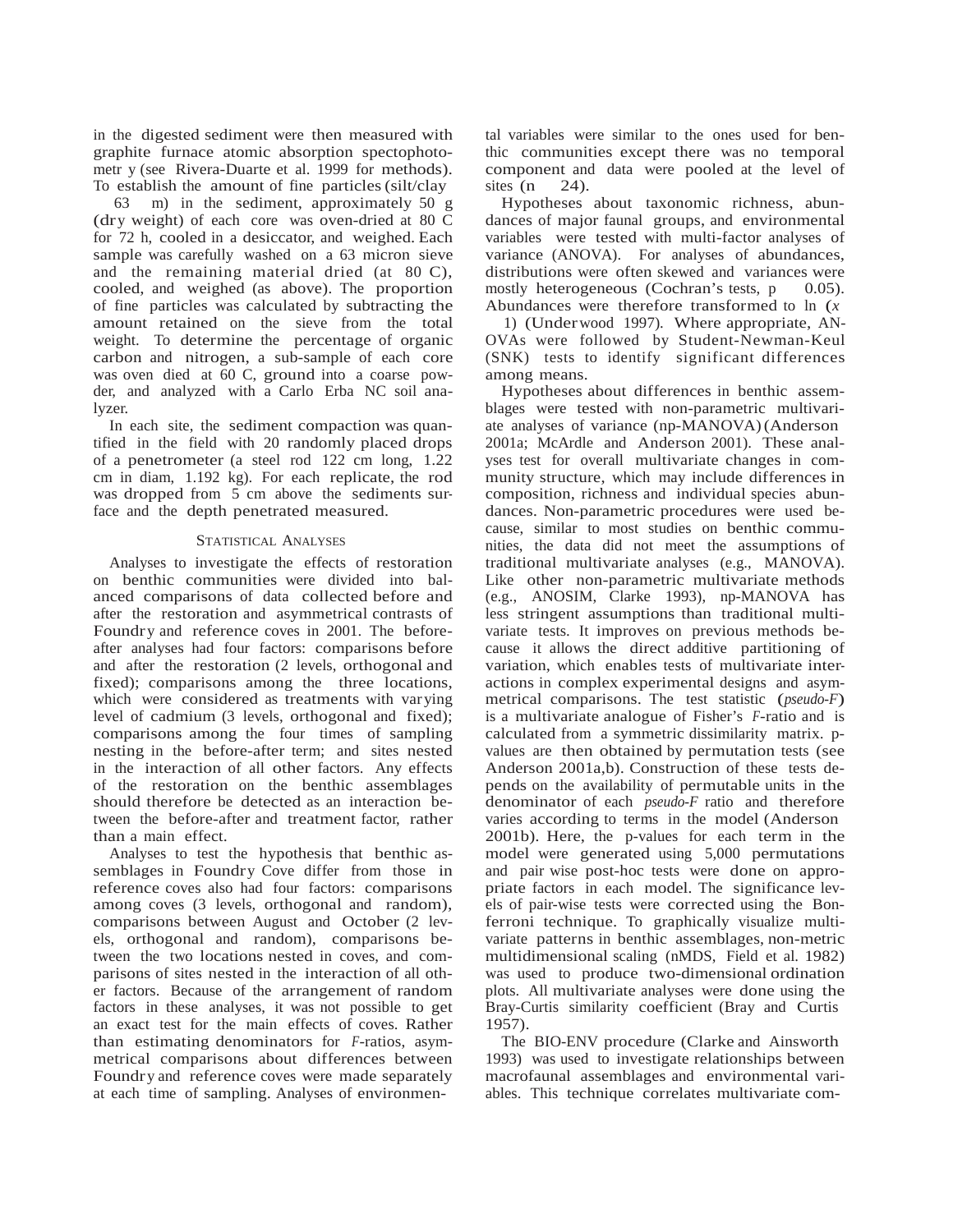|                                                           |                      | (a) Faunal<br>Community                                                   |                                                                          |                                    | (b) Oligochaetes                             |                                                                          |                      | (c) Nematodes                                |                                                                          |                             | (d) Polychaetes                              |                                                                          |                      | (e) Gastropods                               |                                      |
|-----------------------------------------------------------|----------------------|---------------------------------------------------------------------------|--------------------------------------------------------------------------|------------------------------------|----------------------------------------------|--------------------------------------------------------------------------|----------------------|----------------------------------------------|--------------------------------------------------------------------------|-----------------------------|----------------------------------------------|--------------------------------------------------------------------------|----------------------|----------------------------------------------|--------------------------------------|
| <b>Before</b>                                             |                      |                                                                           |                                                                          |                                    |                                              |                                                                          |                      |                                              |                                                                          |                             |                                              |                                                                          |                      |                                              |                                      |
| June 1984<br>August 1984<br>October 1984<br>December 1984 | SС<br>SС<br>SС<br>SС | $FC_{H}$<br>$FC_{H}$<br>$FC_{H}$<br>$FC_{H}$                              | FC.<br>FC <sub>r</sub><br>FC <sub>r</sub><br>FC <sub>1</sub>             | SC<br><b>SC</b><br><b>SC</b><br>SC | $FC_{H}$<br>$FC_{H}$<br>$FC_{H}$<br>$FC_{H}$ | FC <sub>r</sub><br>FC <sub>r</sub><br>FC <sub>1</sub><br>FC <sub>1</sub> | SС<br>SC<br>SC<br>SС | $FC_{H}$<br>$FC_{H}$<br>$FC_{H}$<br>$FC_{H}$ | FC <sub>r</sub><br>FC <sub>r</sub><br>FC <sub>1</sub><br>FC <sub>1</sub> | SС<br>SC<br>SC<br>SC        | $FC_{H}$<br>$FC_{H}$<br>$FC_{H}$<br>$FC_{H}$ | FC <sub>r</sub><br>FC <sub>r</sub><br>FC <sub>1</sub><br>FC <sub>1</sub> | SС<br>SC<br>SС<br>SС | $FC_{H}$<br>$FC_{H}$<br>$FC_{H}$<br>$FC_{H}$ | FC,<br>FC,<br>FC,<br>FC,             |
| After                                                     |                      |                                                                           |                                                                          |                                    |                                              |                                                                          |                      |                                              |                                                                          |                             |                                              |                                                                          |                      |                                              |                                      |
| May 2001<br>August 2001<br>October 2001<br>December 2001  | SС<br>SС<br>SС<br>SС | FC <sub>II</sub><br>FC <sub>H</sub><br>FC <sub>H</sub><br>FC <sub>H</sub> | FC <sub>r</sub><br>FC <sub>r</sub><br>FC <sub>r</sub><br>FC <sub>1</sub> | SС<br><b>SC</b><br><b>SC</b><br>SC | $FC_{H}$<br>$FC_{H}$<br>$FC_{H}$<br>$FC_{H}$ | FC <sub>r</sub><br>FC <sub>r</sub><br>FC <sub>1</sub><br>FC <sub>L</sub> | SС<br>SС<br>SC<br>SС | $FC_{H}$<br>$FC_{H}$<br>$FC_{H}$<br>$FC_{H}$ | FC <sub>r</sub><br>FC <sub>r</sub><br>FC <sub>r</sub><br>FC <sub>1</sub> | SC<br><b>SC</b><br>SC<br>SC | $FC_{H}$<br>$FC_{H}$<br>$FC_{H}$<br>$FC_{H}$ | FC <sub>r</sub><br>FC <sub>r</sub><br>FC <sub>1</sub><br>FC <sub>r</sub> | SС<br>SС<br>SС<br>SC | $FC_{H}$<br>$FC_{H}$<br>$FC_{H}$<br>$FC_{H}$ | FC <sub>r</sub><br>FC,<br>FC,<br>FC, |

TABLE 1. Post-hoc comparisons among locations in Foundry Cove with low  $(FC<sub>H</sub>)$  and high  $(FC<sub>H</sub>)$  levels of cadmium and a reference location in South Cove (SC) at each time of sampling before and after the restoration.

munity data with environmental variables to determine which variable or combination of variables best explains the community structure. For these analyses, a weighted Spearman's rank coefficient was used. Univariate patterns of association were tested using Pearson's r correlation coefficient (Winer et al. 1991). Because data were used for multiple comparisons, significant levels were adjusted using the sequential Bonferroni technique (Rice 1989). This method is less conservative than the standard Bonferroni technique, but ensures an appropriate type-I error rate is maintained.

#### **Results**

# COMPARISONS OF BENTHOS BEFORE VERSUS AFTER THE CLEAN-UP

The direction and magnitude of differences in benthic assemblages among treatments varied among the times of sampling, both before and after the clean-up (np-MANOVA,  $tr$  ti(ba) interaction, *pseudo-F*<sub>12, 48</sub> 2.60, p 0.001, permutable units 72 sites). Despite this, the patterns among post-hoc tests demonstrate that prior to restoration



Fig. 2. Two-dimensional nMDS ordination plots comparing faunal assemblages in locations in Foundry Cove with low (open symbols) and high (open dashed symbols) levels of cadmium and a reference location in South Cove (grey symbols). Different shaped symbols indicate different times of sampling: squares May and June; inverted triangles August, triangles October; circles December. Each individual symbol represents the average assemblage at each site.

there was little difference between macrofauna in Foundry and South Cove in 1984, but large differences after the clean-up in 2001 (Table 1). These patterns were further supported by MDS plots (Fig. 2), which show overlapping assemblage structures of all locations prior to the restoration, but clear differences among fauna in Foundry and South Coves in 2001. Although there were significant differences in benthic macrofauna in two Foundry Cove locations in 2001 (Table 1), the dissimilarity between these locations was always less than between either one and the location in South Cove (Fig. 2). Consequently, the structure of benthic communities in Foundry Cove appears to have deviated from natural conditions after the clean-up. Furthermore, the large differences in levels of cadmium prior to the restoration appeared to have little influence on benthic community structure in 1984.

Similar to the benthic assemblages as a whole, there were consistent differences in the abundances of nematodes, oligochaetes and polychaetes that suggest the removal of metal-rich sediment altered the benthos relative to natural conditions (Fig. 3). Prior to the restoration, there were no significant differences in the abundances of any of these taxa between Foundry and South Cove locations. After the restoration, however, the abundances in South Cove were significantly different from those in Foundry Cove (Table 2; Fig. 3; see also interactions in Table 3). For oligochaetes in 2001, there was a decrease in Foundry cove relative to South Cove and relative to before the clean-up. In contrast, polychaetes were more abundant in Foundry than in South Cove in October and December of 2001. The abundances of nematodes were low in all locations in 1984, but the density increased in South Cove relative to Foundry Cove after the clean-up (Table 2; Fig. 3).

In contrast to multivariate measures, the taxonomic richness and abundances of chironomids and gastropods appeared to be relatively unaffect-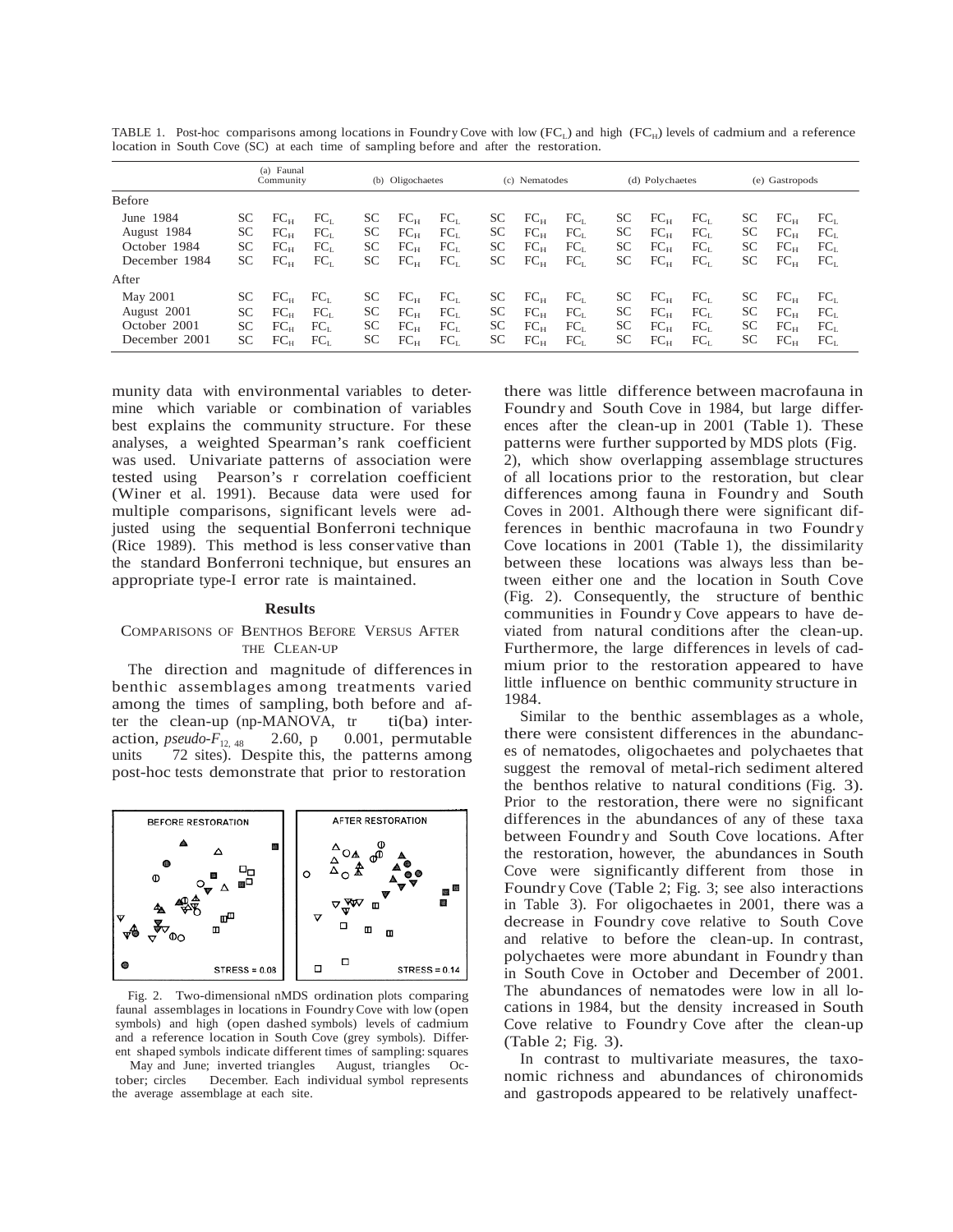

Fig. 3. Comparisons of mean (SE) richness and abundance of taxa in locations in Foundry Cove with low (open circles) and high (open triangles) levels of cadmium and a reference location in South Cove (grey squares).

ed by the clean-up, despite varying among times of sampling (Tables 2 and 3; Fig. 3). While the richness of taxa was remarkably consistent among locations, the abundances of gastropods and chironomids showed complicated patterns of spatial and temporal variation, but nothing consistent with a clean-up effect (Fig. 3).

# COMPARISONS OF BENTHOS IN FOUNDRY AND REFERENCE COVES AFTER THE CLEAN-UP

In many respects, the analyses of sampling with greater spatial replication in 2001 support the interpretations of the before-after sampling. In both August and September, there were significant differences between benthic assemblages in Foundry

TABLE 2. Analyses of the richness and abundance of taxa (n 5). 'ba' is the fixed comparison between before (1984) and after (2001) the restoration; 'tr' is the fixed comparison among locations in Foundry Cove with low and high levels of cadmium and a reference location in South Cove; 'ti' is the comparison among times of sampling nested in the before versus after; 'si' comparison among sites nested in the interaction of treatments, times, and before versus after. Data for abundances were transformed by  $\bar{x}$  ln  $(x \ 1).$ 

|                   |                | (a)             | Taxonomic Richness |                  |           | (b) Oligochaetes |                  |                 | (c) Nematodes |                  |  |
|-------------------|----------------|-----------------|--------------------|------------------|-----------|------------------|------------------|-----------------|---------------|------------------|--|
|                   | df             | <b>MS</b>       | F                  | $\boldsymbol{P}$ | <b>MS</b> | F                | $\overline{P}$   | <b>MS</b>       | F             | $\boldsymbol{P}$ |  |
| ba                |                | 211.60          | 2.70               | 0.152            | 27.35     | 4.54             | 0.077            | 54.93           | 10.82         | 0.017            |  |
| tr                | $\overline{2}$ | 2.14            | 0.97               | 0.405            | 17.54     | 13.09            | 0.001            | 43.94           | 30.65         | 0.001            |  |
| ba<br>tr          | $\overline{2}$ | 4.23            | 1.92               | 0.188            | 33.53     | 25.02            | 0.001            | 53.30           | 37.18         | 0.001            |  |
| ti(ba)            | 6              | 78.40           | 23.94              | 0.001            | 6.02      | 5.08             | 0.001            | 5.08            | 9.20          | 0.001            |  |
| ti(ba)<br>tr      | 12             | 2.20            | 0.67               | 0.769            | 1.34      | 1.13             | 0.359            | 1.43            | 2.60          | 0.010            |  |
| ti(ba))<br>si (tr | 48             | 3.28            | 1.87               | 0.001            | 1.18      | 2.90             | 0.001            | 0.55            | 2.16          | 0.001            |  |
| Residual          | 288            | 1.75            |                    |                  | 0.41      |                  |                  | 0.26            |               |                  |  |
|                   |                | (d) Polychaetes |                    |                  |           | (e) Gastropods   |                  | (f) Chironomids |               |                  |  |
|                   | df             | <b>MS</b>       | F                  | $\boldsymbol{P}$ | MS        |                  | $\boldsymbol{P}$ | MS              |               | P                |  |
| ba                |                | 40.91           | 2.59               | 0.159            | 92.75     | 3.18             | 0.125            | 41.13           | 2.51          | 0.164            |  |
| tr                | $\overline{c}$ | 8.02            | 2.41               | 0.132            | 0.63      | 1.08             | 0.370            | 17.73           | 8.99          | 0.004            |  |
| ba<br>tr          | $\mathfrak{2}$ | 13.39           | 4.03               | 0.046            | 0.61      | 1.06             | 0.378            | 2.10            | 1.06          | 0.375            |  |
| ti(ba)            | 6              | 15.79           | 63.27              | 0.001            | 29.17     | 116.46           | 0.001            | 16.36           | 15.28         | 0.001            |  |
| ti(ba)<br>tr      | 12             | 3.32            | 13.32              | 0.001            | 0.58      | 2.32             | 0.020            | 1.97            | 1.84          | 0.068            |  |
| ti(ba))<br>si (tr | 48             | 0.25            | 2.54               | 0.001            | 0.25      | 1.70             | 0.005            | 1.07            | 2.85          | 0.001            |  |
| Residual          | 288            | 0.10            |                    |                  | 0.15      |                  |                  | 0.38            |               |                  |  |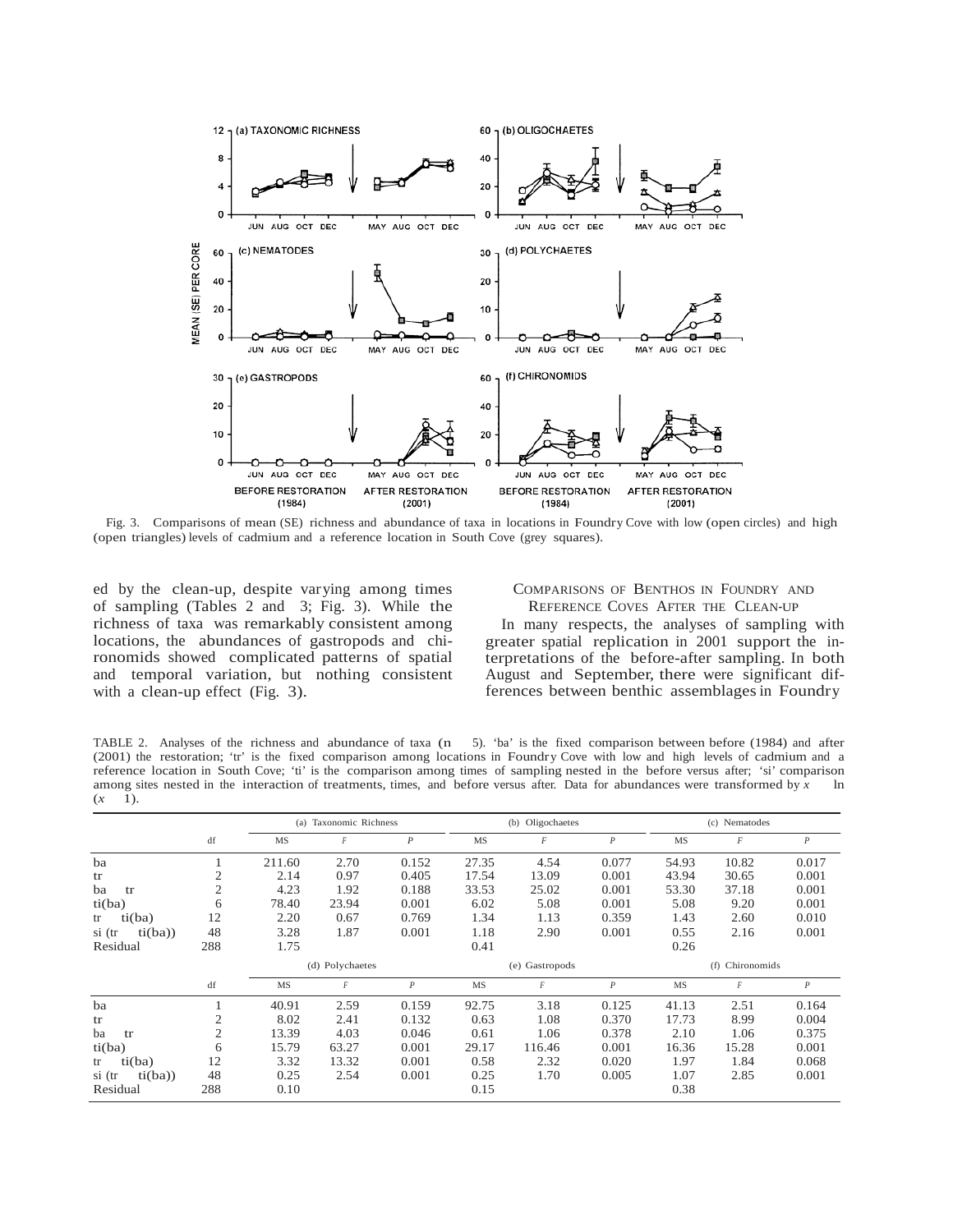TABLE 3. Multivariate analyses of the macrofaunal assemblages in the three coves (co) sampled in 2001 (n 5). 'lo' is the comparison between locations nested in each cove; 'si' is the comparison among sites nested in each location. The 'co' term is divided into an asymmetrical contrast between reference locations (North Cove and South Cove) and Foundry Cove.

|                  |    |                   | (a) August $2001$ |       | $(b)$ October 2001 |       |  |
|------------------|----|-------------------|-------------------|-------|--------------------|-------|--|
|                  | df | Permutable Units  | $pseudo-F$        |       | $pseudo-P$         | P.    |  |
| $_{\rm CO}$      |    | 6 location units  | 5.37              | 0.006 | 6.64               | 0.002 |  |
| NC, SC versus FC |    | 6 location units  | 8.92              | 0.003 | 9.14               | 0.002 |  |
| loco)            |    | 24 location units | 3.36              | 0.002 | 4.63               | 0.003 |  |
| $si$ (lo(co))    | 18 | 120 sample units  | 1.59              | 0.005 | 1.61               | 0.004 |  |
| Residual         | 96 |                   |                   |       |                    |       |  |

Cove and the reference coves indicating an effect of the clean-up (Table 3). These differences are also demonstrated by MDS plots, which show large separations between assemblages in Foundry and reference coves (Fig. 4). While there were no differences between benthic assemblages in North and South Coves in July 2001 (Post hoc test, p 0.05), macrofauna in these coves significantly differed in October 2001 (Post-hoc test,  $p = 0.01$ ). The dissimilarity between the references coves was much less than between either reference cove and Foundry Cove (Fig. 4).

At each time of sampling, there were significantly fewer nematodes and oligochaetes in Foundry Cove compared to the reference locations (Table 4; Fig. 4). In October, there were significantly more polychaetes and significantly fewer chironomids and gastropods in Foundry Cove relative to the reference coves (Table 4; Fig. 5). These results strongly indicate that the benthic community was affected by the clean-up process. Some caution is needed interpreting the responses of gastropod and chrionomids as a restoration effect because these results are not entirely consistent with before-after comparisons. Taxonomic richness did not differ in either before versus after comparisons or polluted versus unpolluted comparisons following the clean-up (Table 4; Fig. 5).



Fig. 4. Two dimensional nMDS ordination plots comparing faunal assemblages at the three coves sampled in 2001 (plain grey symbols North Cove; open symbols Foundry Cove; North Cove; open symbols Foundry Cove; Striped grey symbols South Cove). Different shaped symbols represent the different locations nested in each cove and each individual symbol represents the average assemblage at each site.

# EFFECTS OF CLEAN-UP ON ENVIRONMENTAL VARIABLES AND THEIR RELATIONSHIPS WITH THE **BENTHOS**

The sediment in Foundry cove was significantly more compact (measured by the depth of penetration) than in either North or South Cove (Table 5; Fig. 6). The concentrations of cadmium and nickel, the percentage of fine particles and organic nitrogen and C:N ratio did not significantly differ between Foundry and reference coves following the clean-up (Table 5; Fig. 6).

Of six environmental variables, sediment compaction best explained the variation in the benthic assemblages in October 2001 (Table 6). The largest amount of variation was explained by the combination of sediment compaction and percentage of organic nitrogen, but the strength of this relationship was not substantially greater than just sediment compaction alone. Further additions of environmental variables in analyses weakened associations, demonstrating their lack of importance in determining macrobenthic community structure in this system.

After correction for multiple comparisons, there were few significant correlations between environmental variables and abundances of the major taxonomic groups in October 2001 ( $0.59$  Pearson's r  $0.59$ , n  $24$ , p  $0.002$ ). The abundance son's r 0.59, n 24, p 0.002). The abundance<br>of oligochaetes (Pearson's r 0.88, n 24, p of oligochaetes (Pearson's  $r = 0.88$ , n 24, p  $0.001$ ) and chironomids (Person's  $r = 0.78$ , n  $0.001$ ) and chironomids (Person's r 24, p 0.001) were positively correlated to depth of penetration, whereas the density of polychaetes was significantly negatively correlated (Person's r 0.70, n 24, p 0.001).

## **Discussion**

The restoration work at Foundry Cove was extremely effective in removing metal pollutants from the sediments. Prior to restoration, concentrations of cadmium in Foundry Cove sediment commonly exceeded 10,000 ppm (Knutson et al. 1987). The concentrations in 2001 were less than 10 ppm, which was the major criterion for restoration. Although the concentration of nickel was higher than cadmium, it was as expected given dif-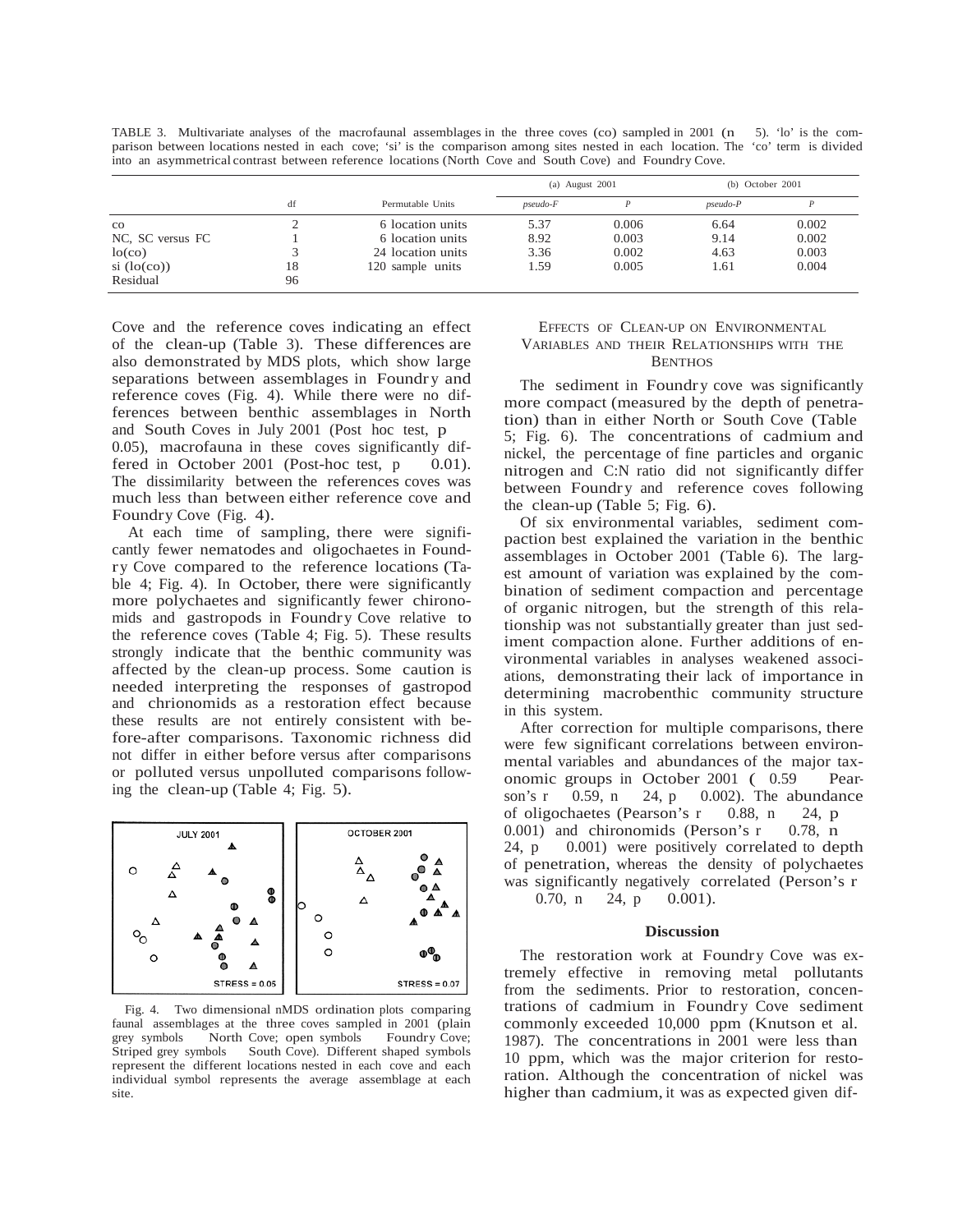TABLE 4. Analyses of the richness and abundance of taxa in the three coves (co) sampled in 2001 (n 5). 'ti' is the comparison between the two randomly chosen times; 'lo' is the comparison between locations nested in each cove; 'si' is the comparison among sites nested in each location. The 'co ti' interaction is divided into asymmetrical contrasts between reference locations (North Cove and South Cove) and Foundry Cove at each time of sampling. Data for abundances were transformed by *x* ln (*x* 1).

|                                              |                | Taxonomic Richness<br>(a) |       |                  | (b)       | Oligochaetes |                  | (c) Nematodes |                  |                  |
|----------------------------------------------|----------------|---------------------------|-------|------------------|-----------|--------------|------------------|---------------|------------------|------------------|
|                                              | df             | <b>MS</b>                 | F     | $\boldsymbol{P}$ | <b>MS</b> | F            | $\boldsymbol{P}$ | <b>MS</b>     | $F_h$            | $\boldsymbol{P}$ |
| $_{\rm CO}$                                  | $\mathfrak{2}$ | 3.08                      |       |                  | 11.23     |              |                  | 11.24         |                  |                  |
| ti                                           |                | 490.20                    | 95.57 | 0.010            | 0.09      | 0.34         | 0.617            | 0.28          | 26.76            | 0.035            |
| ti t1: NC, SC versus FC<br>(co)              |                | 1.20                      | 0.09  | 0.779            | 14.78     | 29.42        | 0.012            | 7.64          | 13.56            | 0.035            |
| ti t2: NC, SC versus FC<br>(c <sub>O</sub> ) |                | 5.40                      | 0.42  | 0.563            | 8.04      | 16.01        | 0.028            | 7.61          | 13.51            | 0.035            |
| $\log$ (co)                                  | 3              | 6.10                      | 0.48  | 0.721            | 0.99      | 1.96         | 0.297            | 0.32          | 0.57             | 0.671            |
| ti<br>$\log$ (co)                            | 3              | 12.84                     | 4.00  | 0.015            | 0.50      | 6.25         | 0.002            | 0.56          | 4.23             | 0.012            |
| si(lo(co)<br>ti)                             | 36             | 3.21                      | 1.86  | 0.004            | 0.08      | 1.25         | 0.149            | 0.13          | 2.51             | 0.001            |
| Residual                                     | 192            | 1.73                      |       |                  | 0.06      |              |                  | 0.05          |                  |                  |
|                                              |                | (d) Polychaetes           |       | (e) Gastropods   |           |              | (f) Chironomids  |               |                  |                  |
|                                              | df             | MS                        | F     | $\cal P$         | MS        | F            | $\boldsymbol{P}$ | <b>MS</b>     | $\boldsymbol{F}$ | $\boldsymbol{P}$ |
| $_{\rm co}$                                  | $\overline{c}$ | 4.71                      |       |                  | 3.66      |              |                  | 1.50          |                  |                  |
| ti                                           |                | 6.15                      | 1.67  | 0.325            | 67.55     | 26.22        | 0.036            | 0.54          | 0.49             | 0.556            |
| ti t1: NC, SC versus FC<br>(c <sub>O</sub> ) |                | 0.07                      | 0.21  | 0.678            | 0.06      | 0.58         | 0.503            | 0.07          | 0.15             | 0.728            |
| ti t2: NC, SC versus FC<br>(c <sub>O</sub> ) |                | 16.26                     | 52.16 | 0.005            | 1.51      | 13.69        | 0.034            | 4.68          | 9.89             | 0.051            |
| lo(co)                                       | 3              | 0.17                      | 0.55  | 0.683            | 0.09      | 0.85         | 0.552            | 0.11          | 0.23             | 0.872            |
| ti<br>$\log$ (co)                            | 3              | 0.31                      | 19.84 | 0.001            | 0.11      | 0.73         | 0.539            | 0.47          | 4.31             | 0.011            |
| si(lo(co)<br>ti)                             | 36             | 0.02                      | 0.97  | 0.526            | 0.15      | 2.38         | 0.001            | 0.11          | 1.71             | 0.012            |
| Residual                                     | 192            | 0.02                      |       |                  | 0.06      |              |                  | 0.06          |                  |                  |

ferences in solubility coefficients between the two metals (Turner et al. 1992; Sanudo-Wilhelmy et al. 1996). Following the restoration, the concentrations of cadmium in benthic fauna, fish and birds at Foundry Cove also decreased (Advanced Geo-Ser vices Corporation 2001) and there was presumably a reduction in the export of metals into the main body of the Hudson River (Sokol et al. 1996). In many respects, the restoration work had a positive effect. In contrast to a priori predictions, the cadmium pollution did not have detectable effects on benthic community structure prior to the restoration, but its removal had a major impact on macrobenthos. Our study, demonstrates a number



Fig. 5. Comparisons of mean (SE) richness and abundance of taxa in locations in the three coves sampled in 2001 (grey bars North Cove; open bars Foundry Cove; Stippled grey bars South Cove).

of unpredicted effects associated with the pollution and subsequent restoration of Foundry Cove.

Because cadmium generally has negative effects on benthic macrofauna (Ahn et al. 1995; Hansen et al. 1996), it was surprising that sensitive multivariate analyses did not detect differences between faunal communities in Foundry Cove relative to South Cove prior to the restoration. For these analyses, the numerically dominant taxa usually have the largest contributions to dissimilarity measures, especially when untransformed data are used (Clarke 1993). Much of similarities among benthic assemblages can be attributed to the spatial consistency in abundances of the most abundant taxa across locations. The abundant species (e.g., oligochaetes and chironomids), therefore, must have had effective biological mechanisms for dealing with metal pollution. Klerks and Levinton (1989a,b) demonstrated such a mechanism in the most abundant macrofaunal species in Foundry and South Coves, the oligochaete *Limnodrilus hoffmeisteri,* which could rapidly evolve a substantial resistance to cadmium. The lack of community level effects of cadmium pollution at Foundry Cove did not therefore preclude cadmium from causing changes in macrofauna at the genetic level (Levinton et al. 1999), which acted as a compensatory response to the toxicity.

Multivariate and univariate analyses detected consistent changes in benthic assemblages in Foundry Cove relative to reference coves after the restoration. In 2001, the abundances of oligochaetes were consistently lower in Foundry Cove.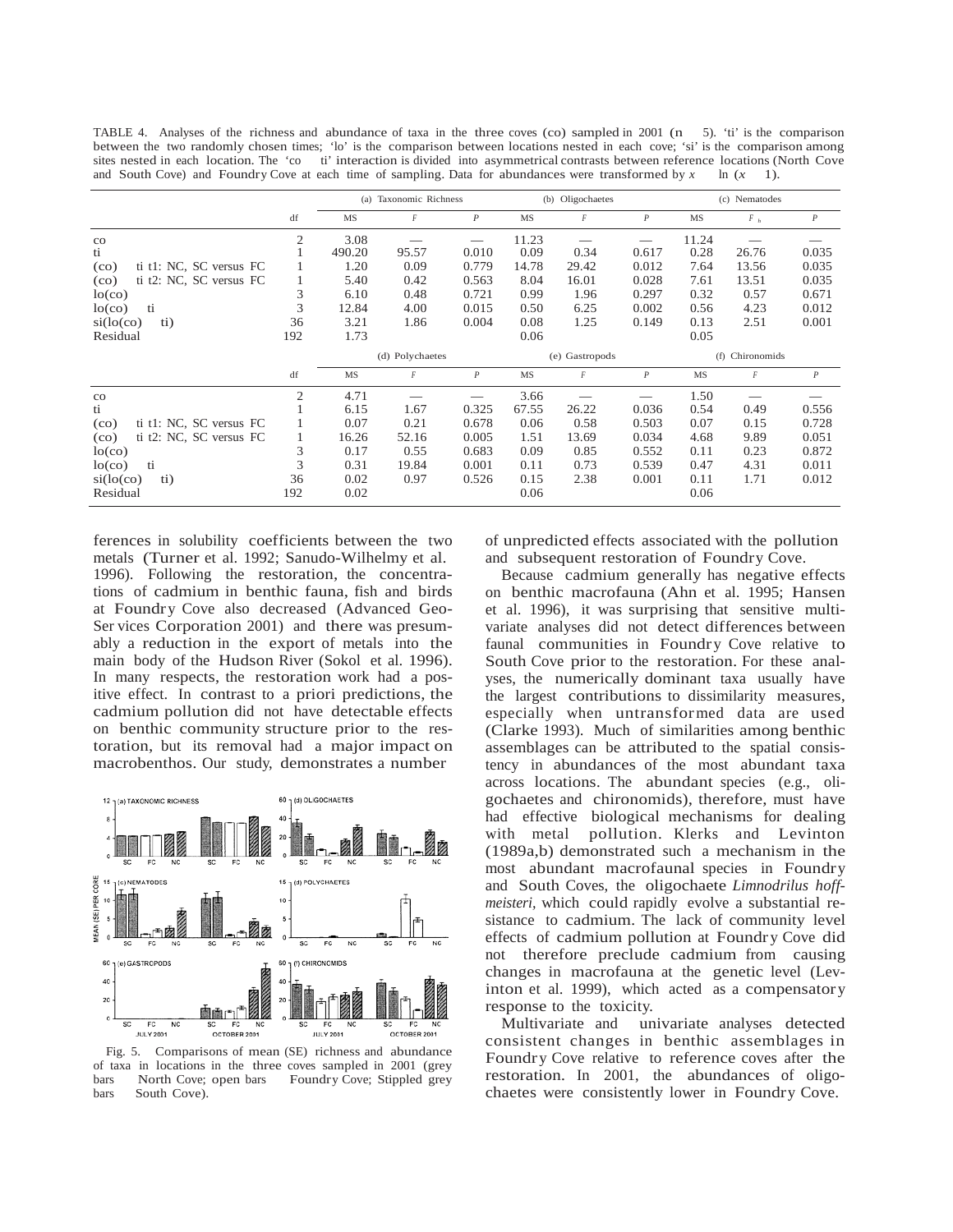|                  |                |                    | (a) Depth Penetrated |                  |                      | Cadmium<br>(b) |                  | (c) Nickel |          |                  |
|------------------|----------------|--------------------|----------------------|------------------|----------------------|----------------|------------------|------------|----------|------------------|
|                  | df             | <b>MS</b>          |                      | $\boldsymbol{P}$ | <b>MS</b>            |                | P                | <b>MS</b>  |          | $\boldsymbol{P}$ |
| $_{\rm CO}$      | $\overline{c}$ | 371.99             | 6.15                 | 0.087            | 15.27                | l.99           | 0.282            | 9.41       | 0.43     | 0.688            |
| NC, SC versus FC |                | 741.24             | 12.25                | 0.039            | 20.65                | 2.69           | 0.200            | 8.66       | 0.39     | 0.576            |
| $\log$ (co)      | 3              | 60.53              | 18.76                | 0.001            | 7.69                 | 6.92           | 0.003            | 22.13      | 2.43     | 0.098            |
| Residual         | 18             | 3.23               |                      |                  | 10.72                |                |                  | 9.09       |          |                  |
|                  |                | (d) Fine Particles |                      |                  | (e) Organic Nitrogen |                | (f) $C: N$ Ratio |            |          |                  |
|                  | df             | <b>MS</b>          |                      | $\boldsymbol{P}$ | <b>MS</b>            |                | $\boldsymbol{P}$ | <b>MS</b>  | $\Gamma$ | $\boldsymbol{P}$ |
| $_{\rm CO}$      | ◠              | 169.50             | 5.20                 | 0.106            | 0.0041               | 0.33           | 0.740            | 4.15       | 0.74     | 0.547            |
| NC, SC versus FC |                | 123.94             | 3.80                 | 0.146            | 0.0081               | 0.66           | 0.478            | 3.06       | 0.55     | 0.513            |
| $\log$ (co)      | 3              | 32.61              | 0.70                 | 0.562            | 0.0124               | 17.13          | 0.001            | 5.58       | 13.47    | 0.001            |
| Residual         | 18             | 46.33              |                      |                  | 0.0007               |                |                  | 0.41       |          |                  |

between locations nested in each cove. The 'co' term is divided into asymmetrical contrasts between reference locations (North Cove and South Cove) and Foundry Cove.

As the benthic communities developed with seasonal temperature increases, other differences between macrofauna (e.g., polychaetes and chironomids) in Foundry and adjacent coves also became apparent. These changes all strongly suggest a lasting ecological impact associated with the restoration work, considering samples were taken more than five years after the dredging was completed.

Similar conclusions can be made about changes in abundances of nematodes, although the form of these effects was different from other taxa. In 1984, there were low abundances of nematodes in all locations sampled. After the restoration, there was a natural increase in nematodes in reference locations, but no such changes in Foundry Cove.



Fig. 6. Comparisons of mean (SE) environmental variables in locations in the three coves sampled in 2001 (grey bars North Cove; open bars Foundry Cove; Stippled grey bars South Cove).

The dredging appears to have altered natural changes in nematode abundances at Foundr y cove relative to other places. Because large changes in abundances over time are common in most natural populations (Connell et al. 1997; Pearson and Mannvik 1998), careful consideration needs to be given to the design of sampling programs to assess environmental restorations to ensure that such changes can be sensibly interpreted relative to hypotheses being tested (Chapman 1999).

The changes in macrobenthic communities and especially the reductions of deposit feeders associated with the clean-up of metal-rich sediment are probably having a large impact on the benthic environment at Foundry Cove. Benthic deposit feeders accelerate the decomposition of particulate organic matter and increase microbial activity (Hargrave 1970; Rhoads and Young 1970; Lopez et al. 1987; Bianchi and Levinton 1981; Lopez and Levinton 1987). They also modify the physical and chemical characteristics of sediment and increase oxygenation of pore waters, which affects microbial community structure (Levinton 1994; Snelgrove and Butman 1994). Benthic macrofauna are often important components in food webs of commercially and recreationally important crustaceans and fish (Cote et al. 2001; Rijnsdorp and Vingerhoed 2001) and shorebirds (Baird et al. 1985).

Although a number of factors could have caused the changes in macrofauna in Foundr y Cove after the restoration, alterations in sediment characteristics associated with dredging probably had a major contribution. The upper layers of sediment at Foundry Cove were more compact than the extremely soft mud found at the reference coves. Soft mud at Foundry Cove was probably removed by dredging, leaving sediment that had been compressed over many years. Compression of sediments can negatively affect benthic organisms (Kelaher et al. 1998; Evans et al. 1998) and, in this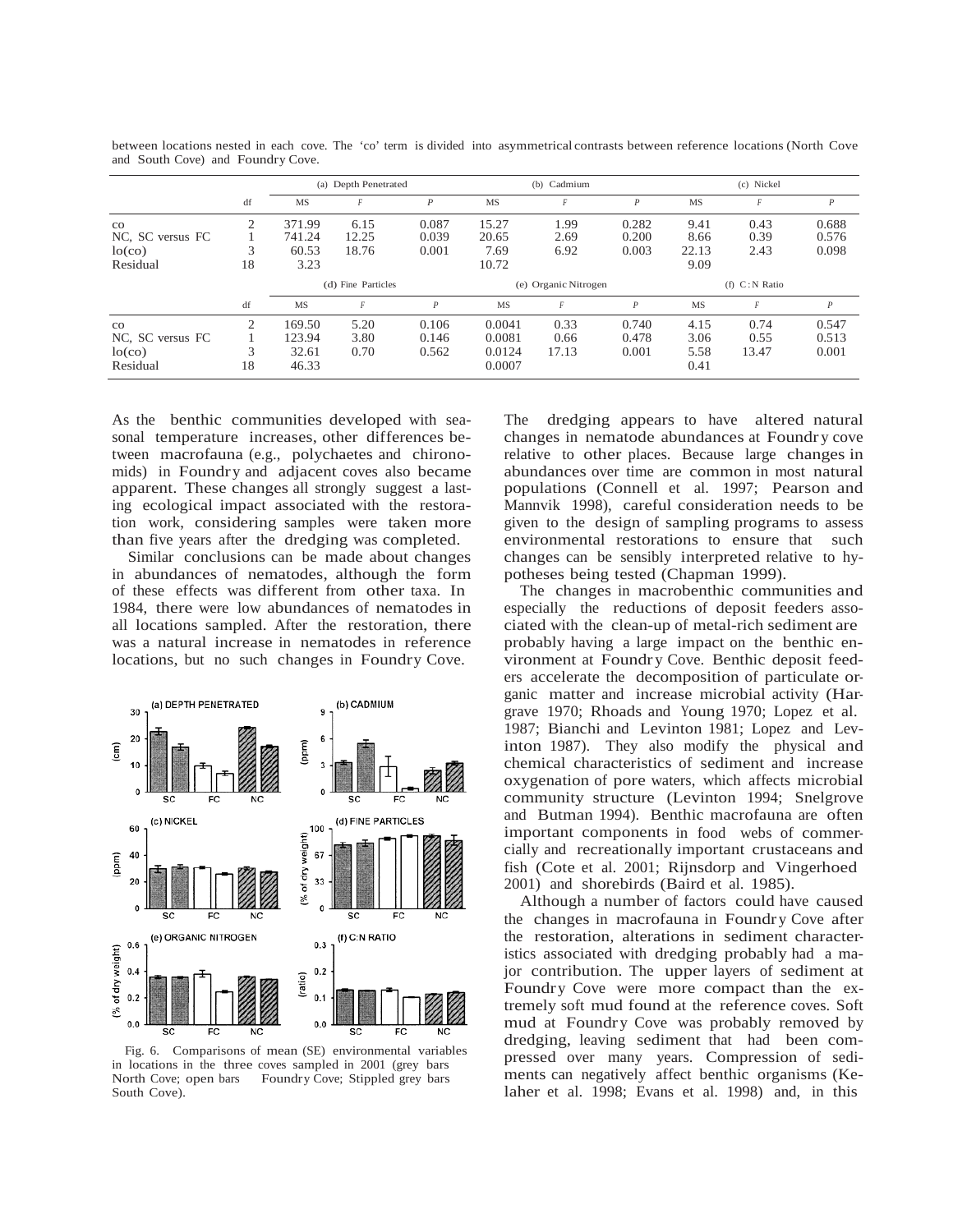TABLE 6. Correlation coefficients (n 40) for comparisons between macrobenthic community and combinations of environmental variables from BIO-ENV analyses. Values indicate the strength of relationships relative to the other comparisons. For brevity, only the best combinations for analyses with 2–6 variables are presented.

| (a) Individual Characteristics |       |     |   |    |           |                |    |       |
|--------------------------------|-------|-----|---|----|-----------|----------------|----|-------|
| Depth penetration (De)         | 0.546 | De. | N |    |           |                |    | 0.561 |
| Nitrogen $(N)$                 | 0.371 | De  | N | Cd |           |                |    | 0.560 |
| Cadmium (Cd)                   | 0.331 | De. | N | Cd | <b>CN</b> |                |    | 0.541 |
| $C: N$ ratio $(CN)$            | 0.292 | De  | N | Cd | <b>CN</b> | F <sub>p</sub> |    | 0.510 |
| Fine particles (Fp)            | 0.100 | De  | N | Cd | <b>CN</b> | F'n            | Ni | 0.428 |
| Nickel (Ni)                    | 0.119 |     |   |    |           |                |    |       |

study, was negatively correlated with oligochaetes and chrionomids. The increase in sediment compaction at Foundry Cove may have reduced foraging ability of many burrowing organisms, while increasing opportunities for surface feeding animals, such as the dominant polychaete *Hobsonia florida.* Dredging of estuarine sediments may also affect the proportions of silt/clay particles, which may in turn influence benthic community structure (e.g., Zajac and Whitlatch 2001). This was not the case for restoration work at Foundry Cove, however, because the percentage of fine particles did not differ among coves.

Because it can take years for restored marshes to function as efficiently as natural marshes (Craft et al. 1999), the simultaneous restoration of the marsh at the back of Foundry Cove may also be contributing to the reduced abundances of deposit feeding macrofauna in the main part of the cove. Marsh detritus is important sources of organic material for estuarine soft-sediments and this material often drives trophic interactions in the benthos (Levinton et al. 1984). The C:N ratio and bulk nitrogen in sediment can give only crude indications into the quality and quantity of food available for deposit feeders (Tenore 1983). Because these did not significantly vary among coves, it is unlikely that differential export of organic material is currently determining differences in benthic assemblages between Foundry and reference coves.

Colonization may also be major factor in the recover y of macrobenthic communities after disturbances (Levin 1984; Thrush et al. 1996). At the taxonomic resolution used in this study, all the taxa found in reference coves before and after the clean-up were also present in Foundry Cove in 2001. These results are encouraging because they indicate that the composition of the benthos at Foundry Cove is not limited by colonization and that through local population expansion a full recover y may be possible in time. At present, the restoration caused more faunal differences than did the presence of high concentration of cadmium prior to the clean-up. The evolution of resistance may therefore have been a powerful compensatory force to metal pollution, although such evolutionar y responses may not occur in all cases (Klerks 2002).

## **Conclusions**

As the major restoration criterion was the removal of cadmium from the sediments, the restoration at Foundry Cove was a success. Despite this, the restoration work also caused unpredicted changes in the benthos that are probably having negative effects on important ecosystem processes. Identifying the causes of these changes may improve the effectiveness of future restorations of similar type. With this in mind, our results indicate that experimentally investigating the role of sediment compaction in structuring macrobenthic communities and determining how compaction could be reduced (e.g., tilling or the addition of soft sediment) may be an important direction for future research.

It is difficult to accurately predict the effects of anthropogenic disturbances and restorations in complex natural systems and unforeseen side effects are inevitable. Accurately documenting such effects and determining their causes is the key to improving the success and cost-effectiveness of future restorations. This will only be possible if carefully designed monitoring programs and ecological experiments continue to be incorporated into the restoration process.

### **ACKNOWLEDGMENTS**

This study was funded by the Hudson River Foundation. Adrienne Carter, Ruth Junkins, Pokman Lam, and Maggie Fung helped with field and laboratory work. We are grateful to Paul Klerks and Amy Knutson for the benthic data from 1984. Mike Doall and Isabel Ashton assisted with C:N analyses and Sergio Sanudo-Wilhelmy provided the facilities and techniques for metal analyses. The staff at the Constitution Marsh Audubon Center graciously lent us their facilities and provided access to field sites.

#### LITERATURE CITED

- ADVANCED GEOSERVICES CORPORATION. 2001. Five Year Review, Long Term Monitoring Program, Marathon Remediation Site. Advanced GeoSer vices Corporation, Chadds Ford, Pennsylvania.
- AHN, I. Y., Y. C. KANG, AND J. W. CHOI. 1995. The influence of industrial effluents on intertidal benthic communities in Pan-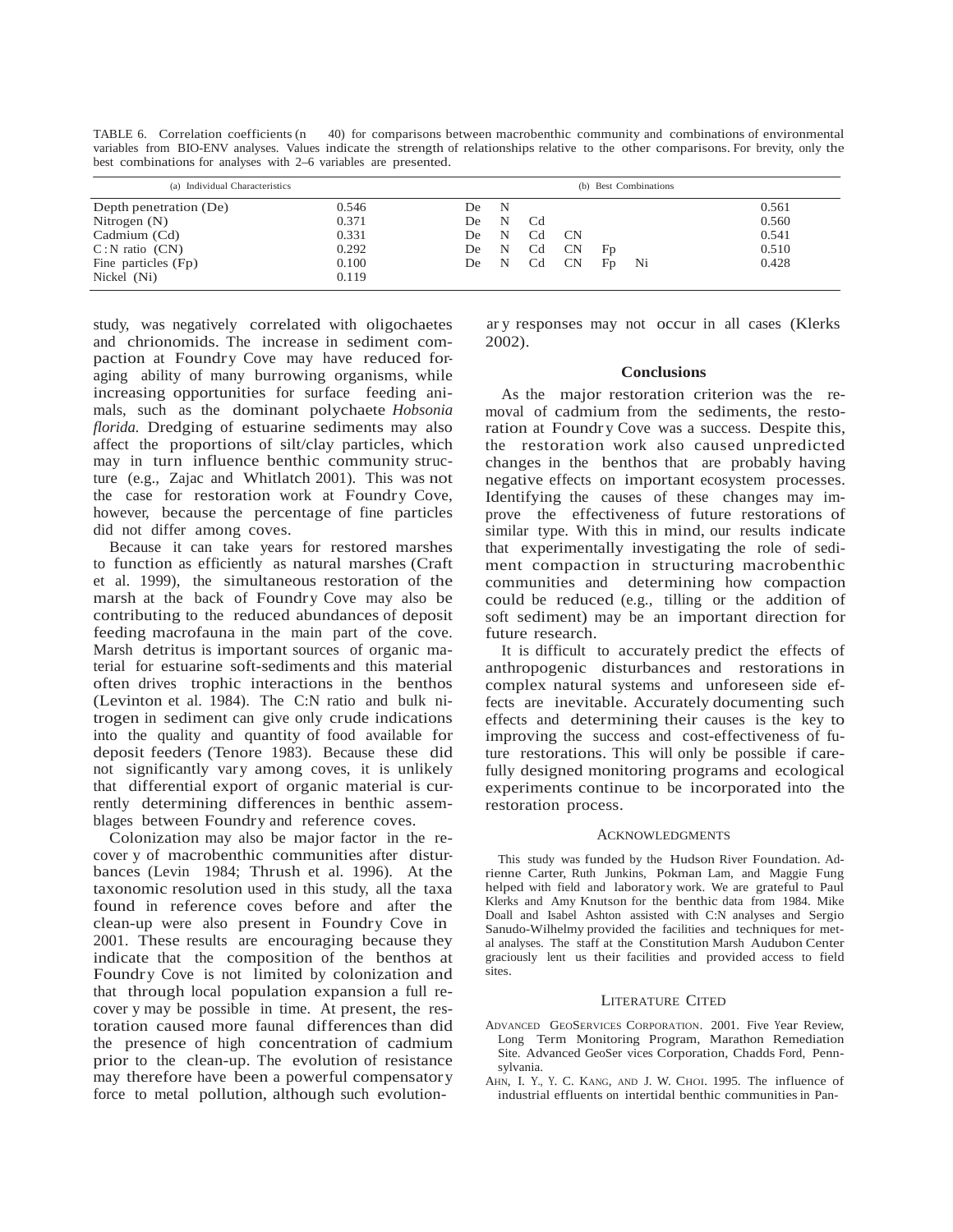weol, Kyeonggi Bay (Yellow Sea) on the West-Coast of Korea. *Marine Pollution Bulletin* 30:200–206.

- ANDERSON, M. J. 2001a. A new method for non-parametric multivariate analysis of variance in ecology. *Austral Ecology* 26:32– 46.
- ANDERSON, M. J. 2001b. Permutation tests for univariate or multivariate analysis of variance and regression. *Canadian Journal of Fisheries and Aquatic Sciences* 58:626–639.
- BAIRD, D., P. R. EVANS, H. MILNE, AND M. W. PIENKOWSKI. 1985. Utilization by shorebirds of benthic invertebrate production in intertidal areas. *Oceanography and Marine Biology* 23:573– 597.
- BIANCHI, T. S. AND J. S. LEVINTON. 1981. Nutrition and food limitation of deposit-feeders. 2. Differential-effects of *Hydrobia totteni* and *Ilyanassa obsoleta* on the microbial community. *Journal of Marine Research* 39:547–556.
- BRAY, J. R. AND J. T. CURTIS. 1957. An ordination of the upland forest communities of Southern Wisconsin. *Ecological Monographs* 27:325–349.
- CHAPMAN, M. G. 1998. Relationships between spatial patterns of benthic assemblages in a mangrove forest using different levels of taxonomic resolution. *Marine Ecology Progress Series* 162: 71–78.
- CHAPMAN, M. G. 1999. Improving sampling designs for measuring restoration in aquatic habitats. *Journal of Aquatic Ecosystem Stress and Recovery* 6:235–251.
- CLARKE, K. R. 1993. Non-parametric analyses of changes in community structure. *Australian Journal of Ecology* 18:117–143.
- CLARKE, K. R. AND M. AINSWORTH. 1993. A method of linking multivariate community structure to environmental variables. *Marine Ecology Progress Series* 92:205–219.
- CONNELL, J. H., T. P. HUGHES, AND C. C. WALLACE. 1997. A 30 year study of coral abundance, recruitment, and disturbance at several scales in space and time. *Ecological Monographs* 67: 461–488.
- COTE, J., C. F. RAKOCINSKI, AND T. A. RANDALL. 2001. Feeding efficiency by juvenile blue crabs on two common species of micrograzer snails. *Journal of Experimental Marine Biology and Ecology* 264:189–208.
- CRAFT, C., J. READER, J. N. SACCO, AND S. W. BROOME. 1999. Twenty-five years of ecosystem development of constructed *Spartina alterniflora* (Loisel) marshes. *Ecological Applications* 9: 1405–1419.
- DESPREZ, M. 2000. Physical and biological impact of marine aggregate extraction along the French coast of the Eastern English Channel: Short- and long-term post-dredging restoration. *Journal of Marine Science* 57:1428–1438.
- EVANS, P. R., R. M. WARD, M. BONE, AND M. LEAKEY. 1998. Creation of temperate-climate intertidal mudflats: Factors affecting colonization and use by benthic invertebrates and their bird predators. *Marine Pollution Bulletin* 37:535–545.
- FIELD, C. D. 1998. Rehabilitation of mangrove ecosystems: An over view. *Marine Pollution Bulletin* 37:383–392.
- FIELD, J. G., K. R. CLARKE, AND R. M. WARWICK. 1982. A practical strategy for analysing multispecies distribution patterns. *Marine Ecology Progress Series* 8:37–52.
- GOOD, J. W., J. W. WEBER, AND J. W. CHARLAND. 1999. Protecting estuaries and coastal wetlands through state coastal zone management programs. *Coastal Management* 27:139–186.
- GRAY, J. S. 1997. Marine biodiversity: Patterns, threats and conser vation needs. *Biodiversity and Conservation* 6:153–175.
- HANSEN, D. J., J. D. MAHONY, W. J. BERRY, S. J. BENYI, J. M. COR-BIN, S. D. PRATT, D. M. DITORO, AND M. B. ABEL. 1996. Chronic effect of cadmium in sediments on colonization by benthic marine organisms: An evaluation of the role of interstitial cadmium and acid-volatile sulfide in biological availability. *Environmental Toxicology and Chemistry* 15:2126–2137.
- HANSEN, J. A., P. G. WELSH, J. LIPTON, AND M. J. SUEDKAMP. 2002. The effects of long-term cadmium exposure on the growth

and sur vival of juvenile bull trout (*Salvelinus confluentus*). *Aquatic Toxicology* 58:165–174.

- HARGRAVE, B. T. 1970. The effect of deposit-feeding amphipods on the metabolism of the benthic microflora. *Limnology and Oceanography* 15:21–30.
- KELAHER, B. P., A. J. UNDERWOOD, AND M. G. CHAPMAN. 1998. Effect of boardwalks on the semaphore crab *Heloecius cordiformis* in temperate urban mangrove forests. *Journal of Experimental Marine Biology and Ecology* 227:281–300.
- KLERKS, P. 1987. Adaption to metals in benthic marcrofauna. Ph.D. Dissertation, State University of New York, Stony Brook, New York.
- KLERKS, P. L. 2002. Adaptation, ecological impacts, and risk assessment: Insights from research at Foundry Cove, Bayou Trepagnier, and Pass Fourchon. *Human Ecological Risk Assessment* 8:971–982.
- KLERKS, P. L. AND J. S. LEVINTON. 1989a. Rapid evolution of metal resistance in a benthic oligochaete inhabiting a metal-polluted site. *Biological Bulletin* 176:135–141.
- KLERKS, P. L. AND J. S. LEVINTON. 1989b. Effects of heavy metals in a polluted aquatic ecosystem, p. 41–67. *In* S. A. Levin, J. R. Kelley, and M. A. Har vell (eds.), Ecotoxicology: Problems and Approaches. Springer-Verlag, Berlin, Germany.
- KLERKS, P. L. AND J. S. WEIS. 1987. Genetic adaptation to heavy metals in aquatic organisms: A review. *Environmental Pollution* 45:173–205.
- KNEIP, T. J. AND R. E. HAZEN. 1979. Deposit and mobility of cadmium in a marsh-cove ecosystem and the relation to cadmium concentration in biota. *Enviromental Health Perspectives* 28:67–73.
- KNUTSON, A. B., P. L. KLERKS, AND J. S. LEVINTON. 1987. The fate of metal contaminated sediments in Foundry Cove, New York. *Environmental Pollution* 45:291–304.
- LEVIN, L. A. 1984. Life-histor y and dispersal patterns in a dense infaunal polychaete assemblage: Community structure and response to disturbance. *Ecology* 65:1185–1200.
- LEVINTON, J. S. 1994. Bioturbators as ecosystem engineers: Control of the sediment fabric, inter-individual interaction and material fluxes, p. 29–36. *In* C. J. Jones and J. H. Lawton (eds.), Linking Species and Ecosystems. Chapman and Hall, New York.
- LEVINTON, J. S., T. S. BIANCHI, AND S. STEWART. 1984. What is the role of particulate organic-matter in benthic invertebrate nutrition? *Bulletin of Marine Science* 35:270–282.
- LEVINTON, J. S., P. KLERKS, D. E. MARTINEZ, C. MONTERO, C. STURMBAUER, L. SUATONI, AND W. WALLACE. 1999. Running the gauntlet: Pollution, evolution and reclamation of an estuarine bay and its significance in understanding the population biology of toxicology and food web transfer, p. 125– 138. *In* M. Whitfield (ed.), Aquatic Life Cycle Strategies. Marine Biological Association, Plymouth, U.K.
- LEWIS, M. A., D. E. WEBER, R. S. STANLEY, AND J. C. MOORE. 2001. Dredging impact on an urbanized Florida bayou: Effects on benthos and algal-periphyton. *Environmental Pollution* 115: 161–171.
- LOPEZ, G. R. AND J. S. LEVINTON. 1987. Ecology of deposit-feeding animals in marine sediments. *Quarterly Review of Biology* 65:235–260.
- LOPEZ, G. R., J. S. LEVINTON, AND L. B. SLOBODKIN. 1987. The effect of grazing by the detritivore, *Orchestia grillus* on *Spartina*  litter and its associated microbial community. *Oecologia* 30: 111–227.
- MCARDLE, B. H. AND M. J. ANDERSON. 2001. Fitting multivariate models to community data: A comment on distance-based redundancy analysis. *Ecology* 82:290–297.
- MCLUSKY, D. S. 1981. The Estuarine Ecosystem. Wiley, New York.
- MCLUSKY, D. S., V. BRYANT, AND R. CAMPBELL. 1986. The effects of temperature and salinity on the toxicity of heavy-metals to